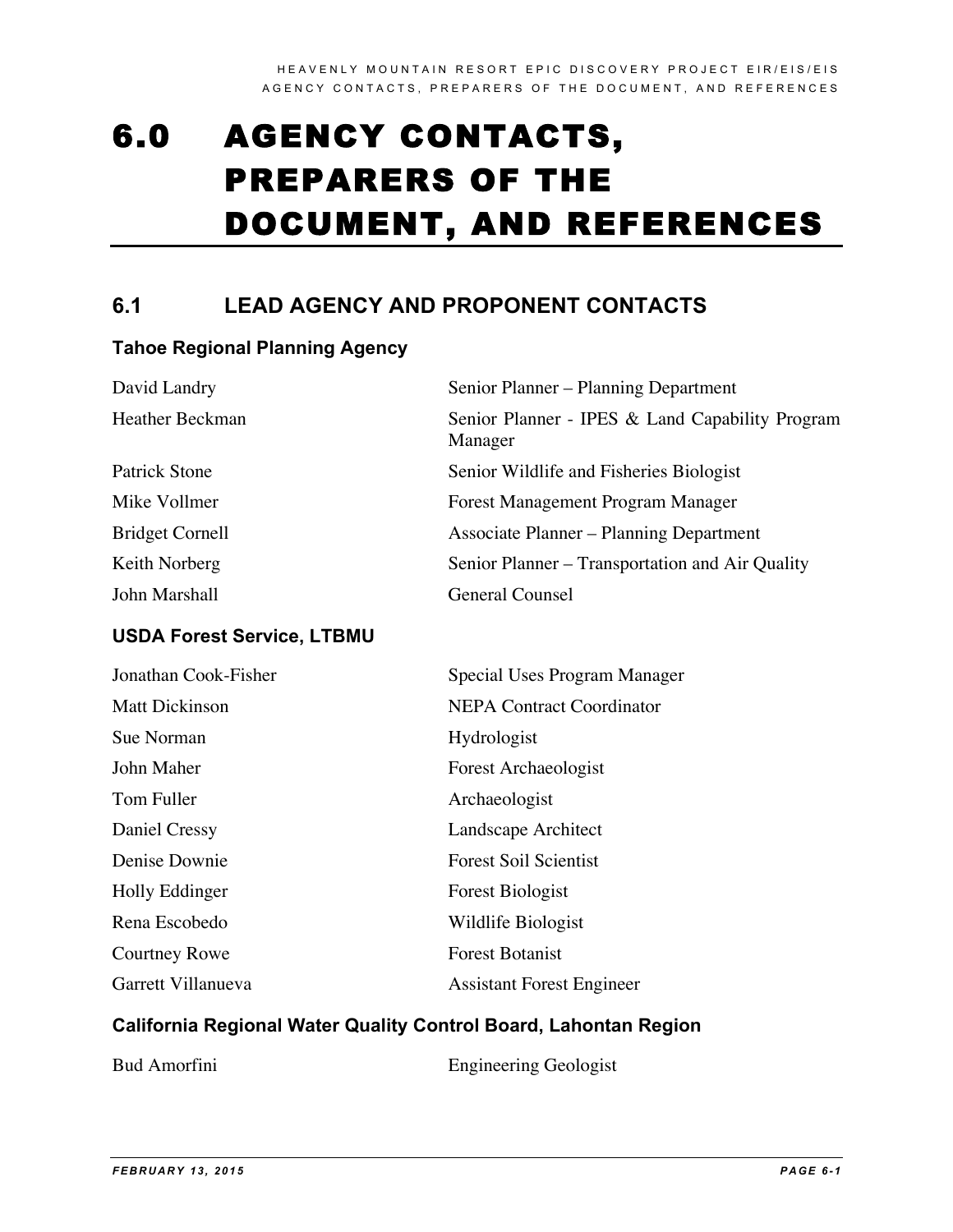# **Heavenly Mountain Resort**

| <b>Andrew Strain</b>  | Vice President of Planning and Governmental<br>Affairs |
|-----------------------|--------------------------------------------------------|
| James Grant           | Director of Mountain Operations                        |
| Frank Papandrea       | <b>Environmental Manager</b>                           |
| <b>Brandy Thomson</b> | Planning and Governmental Affairs Coordinator          |

# **6.2 LIST OF PREPARERS**

# **Hauge Brueck Associates**

| Rob Brueck, Manager                                        | Project Manager and Visual Resources        |  |
|------------------------------------------------------------|---------------------------------------------|--|
| <b>Garth Alling</b>                                        | Vegetation, Wildlife and Fisheries          |  |
| Melanie Greene                                             | Water Resources, Geology and Soils          |  |
| Christy Consolini                                          | <b>Environmental Analyst</b>                |  |
| <b>SE Group</b>                                            |                                             |  |
| Jason Marks, Senior PM                                     | Land Use, Recreation, Socioeconomics        |  |
| Caroline McHugh                                            | <b>Environmental Analyst</b>                |  |
| <b>Fehr &amp; Peers Associates</b>                         |                                             |  |
| Katy Cole, Associate                                       | Transportation                              |  |
| Marissa Harned, Engineer                                   | Transportation                              |  |
| j.c. brennan & associates                                  |                                             |  |
| Jim Brennan, Principal                                     | Noise                                       |  |
| <b>Sierra Research</b>                                     |                                             |  |
| Eric Walther, Principal                                    | Air Quality and Greenhouse Gas              |  |
| <b>Integrated Environmental Restoration Services, Inc.</b> |                                             |  |
| Kevin Drake, Sr. Environmental Planner                     | <b>Water Resources, Erosion Assessments</b> |  |
| Dr. Mark Grismer, PhD.                                     | Water Resources, CWE modeling               |  |
| <b>Hilton Archaeological Resources</b>                     |                                             |  |
| <b>Steve Hilton</b>                                        | <b>Cultural Resources</b>                   |  |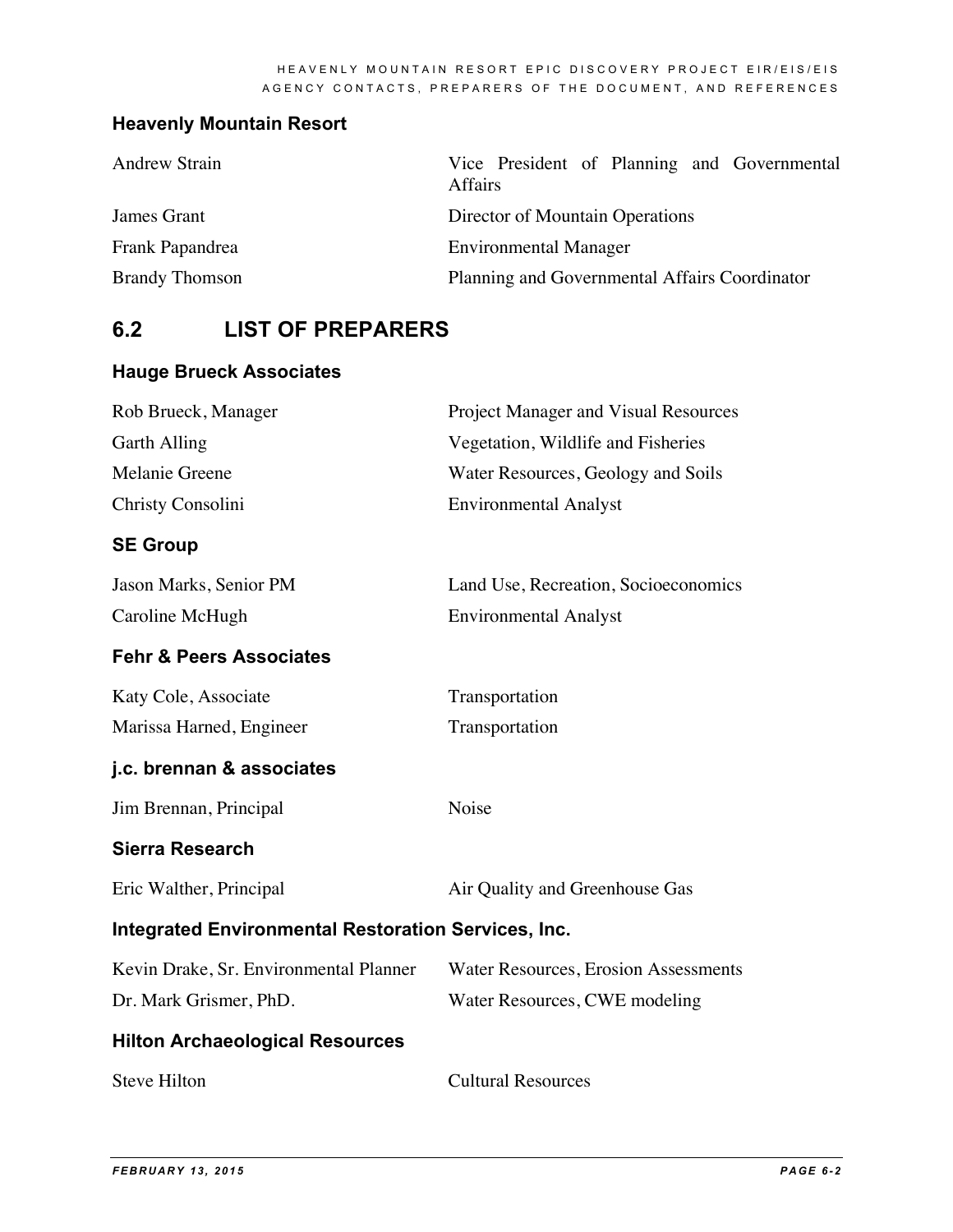# **6.3 REFERENCES**

#### **Chapter 1 Introduction and Purpose and Need**

Alpine County General Plan. 1999. Amended 2005.

- California Environmental Quality Act Appendix G, http://ceres.ca.gov/topic/env\_law/ceqa/guidelines/Appendix\_G.html; accessed December 2005
- California Water Quality Control Board Lahontan Region (Lahontan). 1995. Water Quality Control Plan for the Lahontan Region (Basin Plan). Adopted March 31, 1995.

El Dorado County Planning Department. 2004. 2004 El Dorado County General Plan

- HBA. 2014. Epic Discovery Project Notice of Preparation/Notice of Intent. Published
- Heavenly Ski Resort. December, 1993. Heavenly Ski Resort Master Plan.
- Lake Tahoe Basin Management Unit (LTBMU). 1988. Lake Tahoe Basin Management Unit Land and Resource Management Plan.
- Tahoe Regional Planning Agency (TRPA). 2013. Lake Tahoe (208) Water Quality Management Plan. June 19, 2013.
- TRPA. 2012. As amended. Regional Plan for the Lake Tahoe Basin.
- TRPA. 2012. As amended. Regional Plan for the Lake Tahoe Basin.
- TRPA. 1982. Environmental Thresholds. Resolution 82-11.
- TRPA. 1990. Ski Area Master Plan Guidelines.

TRPA. 2011. Regional Transportation Plan (Mobility 2035).

- TRPA. 2012. 2011 Threshold Evaluation Report. October 23, 2012.
- TRPA. 2012. As amended. Code of Ordinances.
- TRPA. 2012. Goals and Policies.
- United States Department of Agriculture (USDA) Forest Service. 2014. Forest Service Manual (FSM) 2340 - Privately Provided Recreation Opportunities.
- USDA Forest Service. 2014. Heavenly Mountain Resort Epic Discovery Project Scoping Summary Report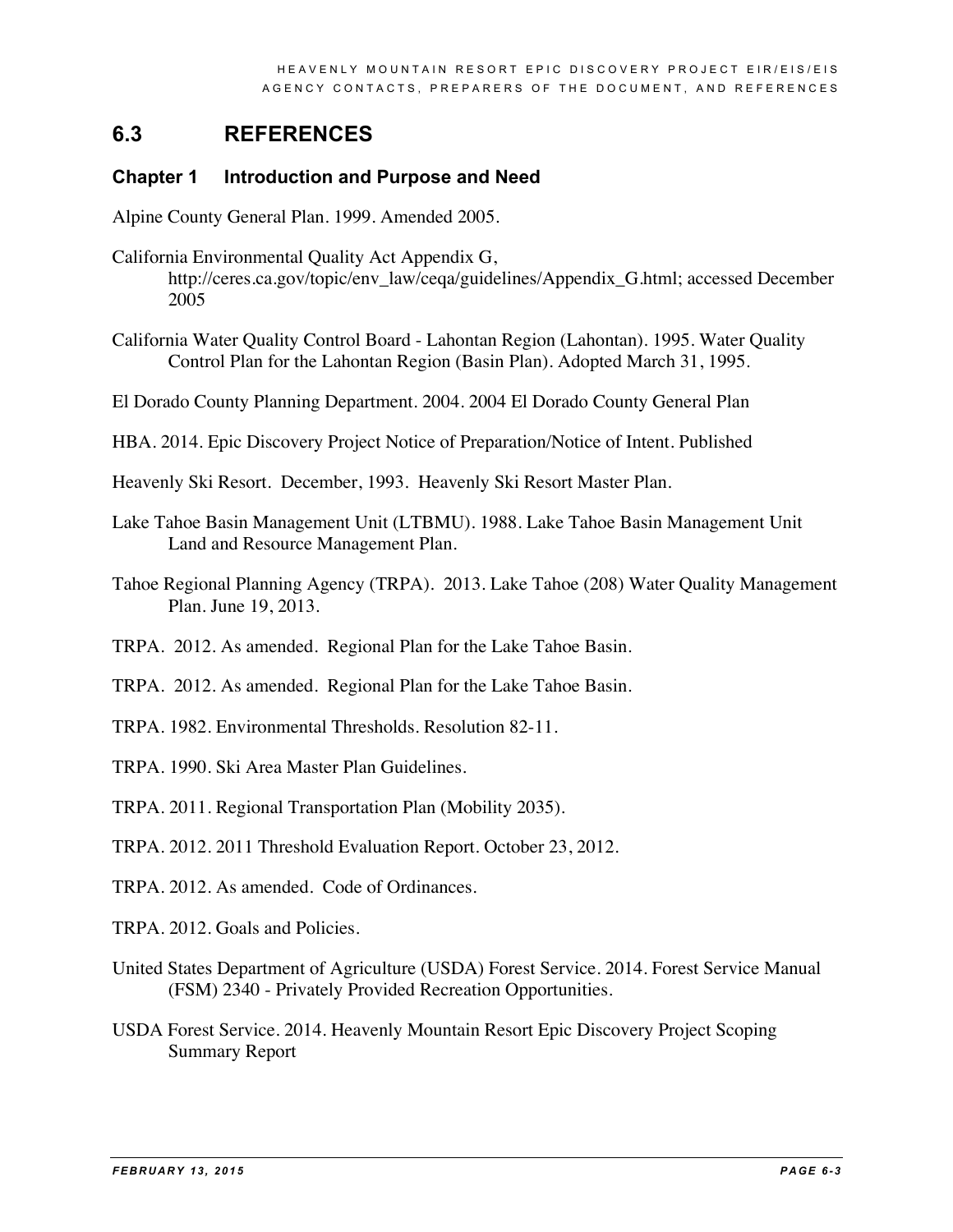- United States Congress. 2011. Ski Area Recreational Opportunity Enhancement Act. Enacted November 2011. (16 USC 487b).
- USFS. 2010. National Visitor Use Monitoring Survey.

#### **Chapter 2 Project Description**

- Bailey, Robert G. 1974. Land Capability Classification of the Lake Tahoe Basin, California Nevada: A Guide for Planning. U. S. Department of Agriculture, Forest Service in cooperation with the Tahoe Regional Planning Agency.
- Hauge Brueck Associates. 2007. Heavenly Mountain Resort Master Plan Amendment EIR/EIS/EIS
- Heavenly Ski Resort. 1993. Heavenly Ski Resort Master Plan. December.
- Heavenly Ski Resort. 2005. Heavenly Mountain Resort Master Plan Amendment.
- Parsons Harland Bartholomew and Associates, Inc. 1995. Heavenly Ski Resort Master Plan Draft EIR/EIS/EIS. Parsons HBA, Sacramento, CA.
- Parsons Harland Bartholomew and Associates, Inc. 1998. Heavenly Ski Resort Gondola Project Environmental Assessment/Negative Declaration. Parsons HBA, Sacramento, CA.
- Parsons Harland Bartholomew and Associates, Inc. 1998. Heavenly Ski Resort Tamarack Express/Ski Run Project Environmental Assessment. Parsons HBA, Sacramento, CA.
- Parsons. 2005. Heavenly Mountain Resort Master Plan Amendment 2004 Environmental Assessment.
- Resource Concepts, Inc. 2014. Epic Discovery Project Plan Sets: Adventure Peak, Sky Meadow Basin and East Peak Lake.
- USDA Forest Service. 2012. National Best Management Practices for Water Quality on National Forest System Lands, Volume 1: National Core BMP Technical Guide to the following manuals and handbooks: FSM 2353, FSH2309.18, FSM 7715.5, FSM 7723, and EM 7720-104. Manual FS-900a

#### **Chapter 3.1 Water Resources: Hydrology, Water Quality and Cumulative Watershed Effects**

- Bailey, Robert G. 1974. Land Capability Classification of the Lake Tahoe Basin, California Nevada: A Guide for Planning. U. S. Department of Agriculture, Forest Service in cooperation with the Tahoe Regional Planning Agency.
- California Alpine Resort Environmental Cooperative. 2005. Sediment Source Control Handbook.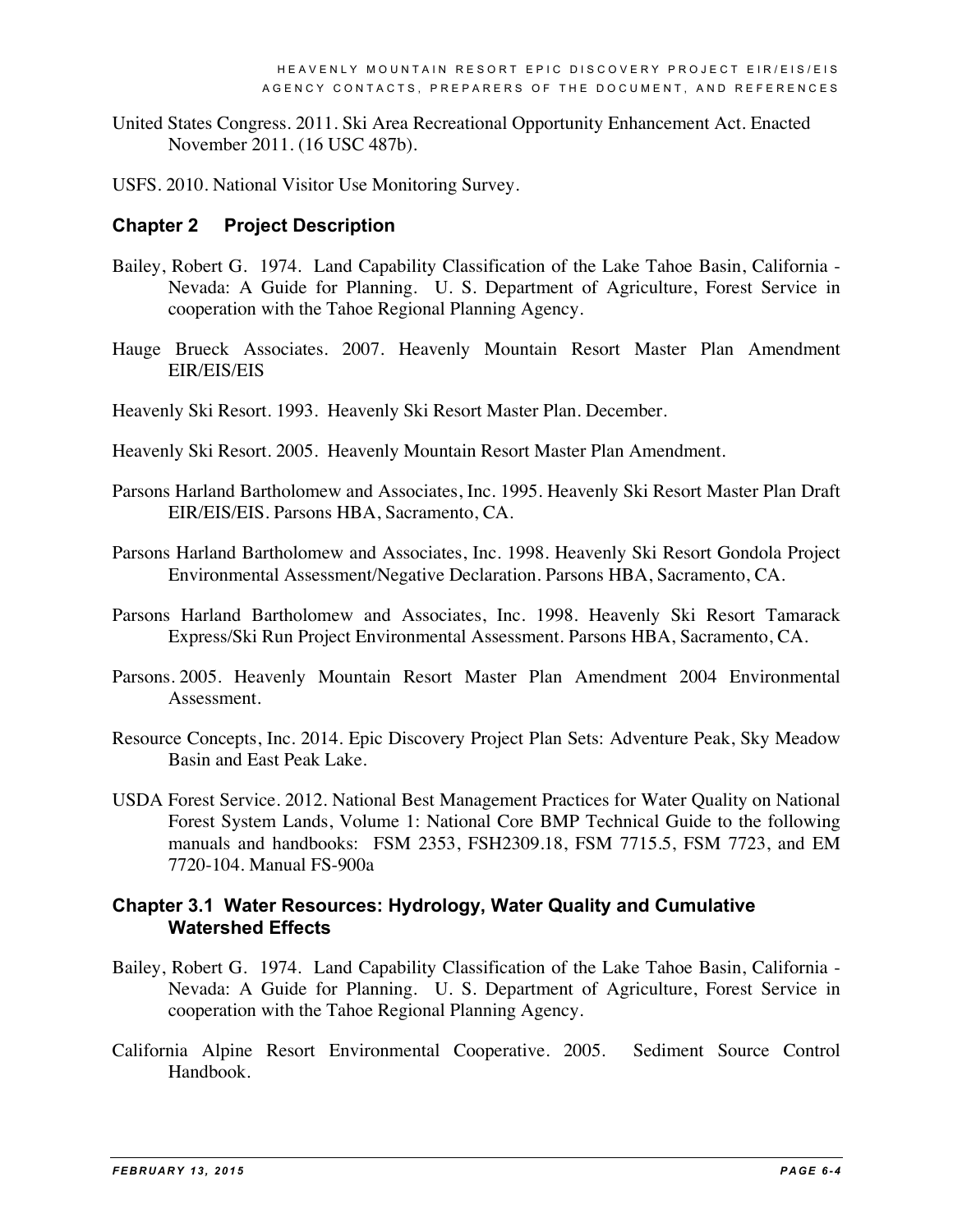- California Regional Water Quality Control Board Lahontan. (Lahontan). 1995. Water Quality Control Plan for the Northern Lahontan Region - Chapter 5: Water Quality Standards and Control Measures for the Lake Tahoe Basin.
- California Regional Water Quality Control Board-Lahontan Region. 2002. Adopted water quality control plan amendments, total maximum daily load for Heavenly Valley Creek. South Lake Tahoe, CA.
- California Regional Water Quality Control Board, Lahontan Region. 2003. Board Order No. R6T-2003-0032 Updated Waste Discharge Requirements for Heavenly Ski Resort. As Amended in 2011.
- California Water Quality Control Board Lahontan Region and Nevada Department of Environmental Protection. 2010. Final Lake Tahoe Total Daily Maximum Load. June 2010.
- CardnoEntrix. 2012. Environmental Monitoring Program Comprehensive Monitoring Report, Heavenly Mountain Resort Water Years 2006-2011. Revised October 2013.
- CardnoEntrix. 2013. Environmental Monitoring Program Annual Report, Heavenly Mountain Resort Water Year 2012.
- CardnoEntrix. 2014. Environmental Monitoring Program Annual Report, Heavenly Mountain Resort Water Year 2013.
- Coats, Robert. 2010. Climate change in the Tahoe Basin: regional trends, impacts and drivers.
- Drake, Kevin and M. Hogan. 2012. Watershed Management Guidebook: An Outcome-Based Guide to Watershed Management. Prepared for the California State Water Resources Control Board.
- ENTRIX. 2006. Heavenly Mountain Resort Environmental Monitoring Program Comprehensive Monitoring Report- Water Years 2001-2005.
- ENTRIX. 2007. Environmental Monitoring Program Annual Report, Heavenly Mountain Resort Water Year 2006.
- Hauge Brueck Associates. 2007. Heavenly Mountain Resort Environmental Impact Report/Environmental Impact Statement/Environmental Impact Statement
- Hogan, Michael. 2006. The Sediment Source Control Handbook. California Alpine Resort Environmental Cooperative.
- Holland, Andrea. Cumulative Watershed Effects Analysis for Heavenly Valley Ski Area. July 1993. U. S. Department of Agriculture (USDA) Forest Service.
- Lahontan and NDEP. 2010. Lake Tahoe Total Maximum Daily Load Final Report. South Lake Tahoe, California and Carson City, Nevada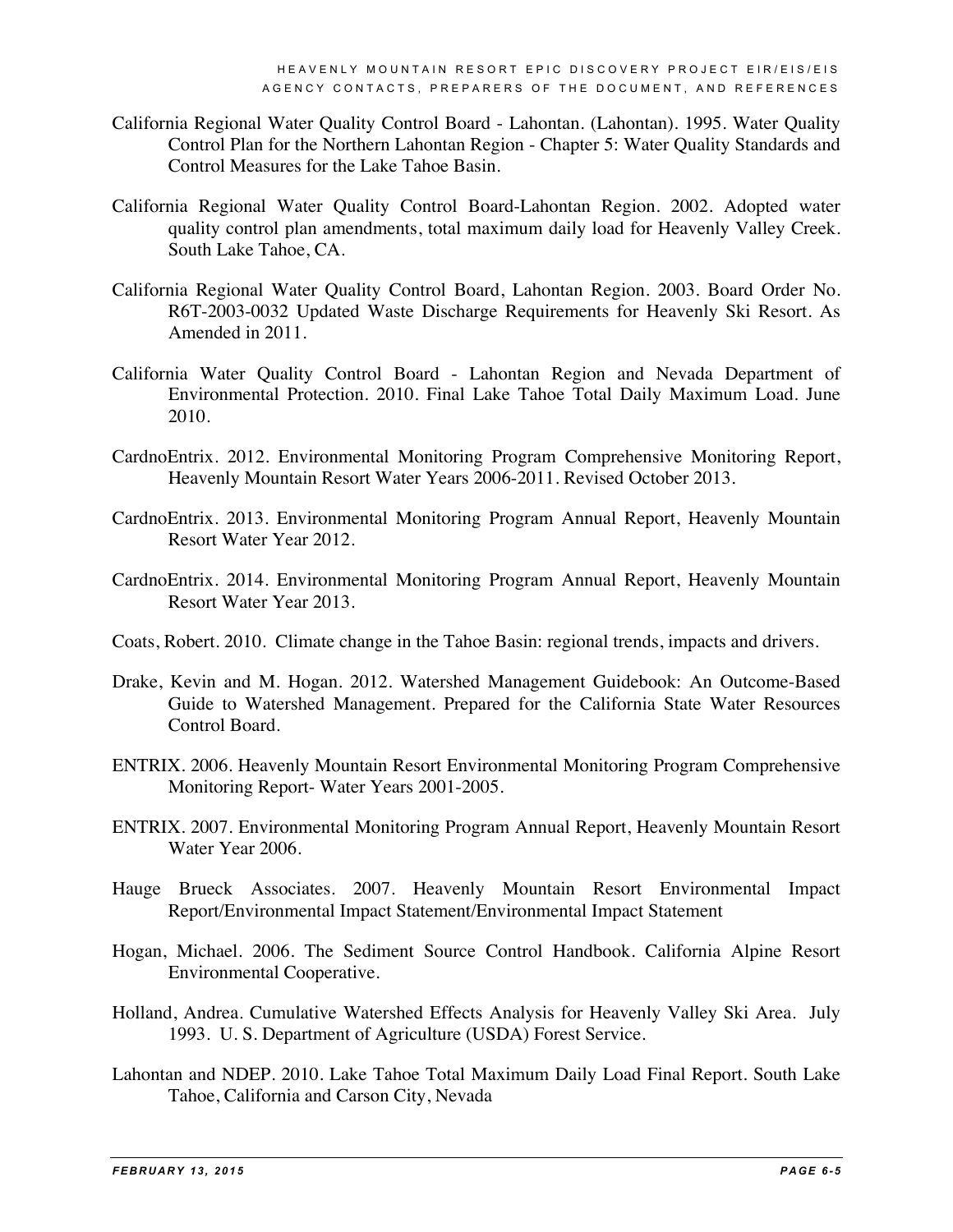- Nevada Administrative Code (NAC). Nevada Division of Environmental Protection Agency. Chapter 445A.118-445A.225.
- Nevada Division of Environmental Protection. 2003. Edgewood Creek Watershed Assessment.
- O'Dowd, A. and A. Stubblefield. Stream Condition Assessment of the Lake Tahoe Basin in 2009 and 2010 using the River Invertebrate Prediction and Classification System (RIVPACS).
- Parsons. 1996. Heavenly Ski Area Master Plan Environmental Impact Report/Environmental Impact Statement/Environmental Impact Statement.
- Relyea, C. et al. Development and Validation of an Aquatic Fine Sediment Biotic Index. Environmental Management Vol 49. No 1.
- Resource Concepts Incorporated (RCI). August 1986. Environmental Assessment for East Peak Lake Development Project.
- Swanson Hydrology and Geomorphology. 2005. Edgewood Creek Watershed Assessment and Restoration Plan. Prepared for Heavenly Mountain Resort.
- Tahoe Regional Planning Agency (TRPA). 2013. Lake Tahoe (208) Water Quality Management Plan. June 19.2013.
- Tetra Tech. 2005. Watershed Hydrologic Modeling and Sediment and Nutrient Loading Estimation for the Lake Tahoe Total Maximum Daily Load. Revised February 2007. Prepared for: Lahontan and UC Davis
- TRPA. 2012. As amended. Regional Plan for the Lake Tahoe Basin
- TRPA. 1982. Environmental Thresholds. Resolution 82-11.
- TRPA. 1990. Ski Area Master Plan Guidelines.
- TRPA. 2012. 2011 Threshold Evaluation Report. October 23, 2012.
- TRPA. 2012. As amended. Code of Ordinances.
- TRPA. 2012. Goals and Policies.
- U. S. Geological Survey. 2004. Water resources of California, Streamflow: http://nwis.waterdata.usgs.gov/ca/nwis/discharge.
- USDA 2000. Lake Tahoe Watershed Assessment. Pacific Southwest Research Station. General Technical Report PSW-GTR-175
- USDA Forest Service. 1994. Collection Agreement between Heavenly Ski Area and Lake Tahoe Basin Management Unit USDA Forest Service (Water Quality Sampling). December.
- USDA Forest Service. 2003. Heavenly Valley Creek TMDL Bioassessment Monitoring Plan.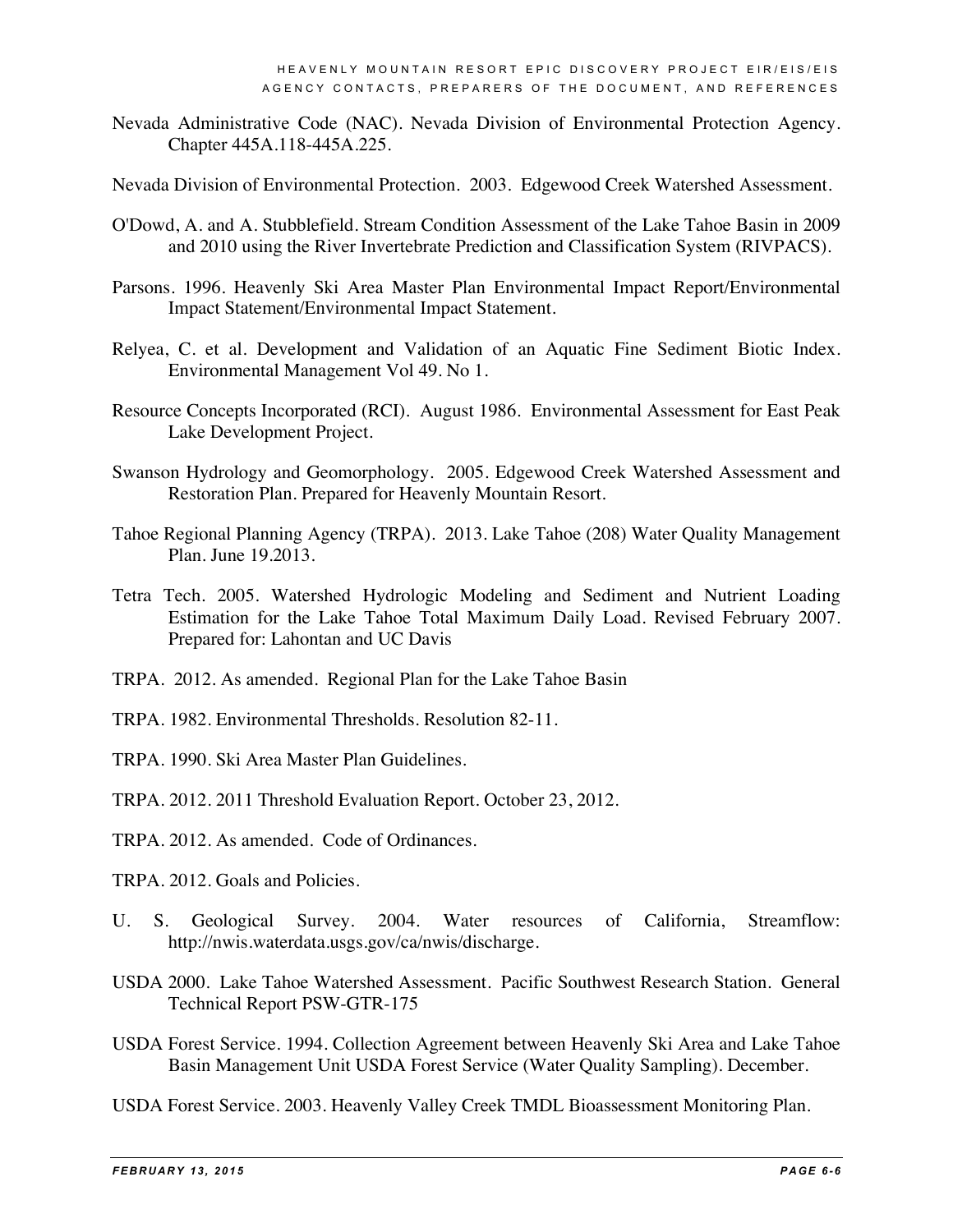- USDA Forest Service. 2004. Heavenly Ski Resort's Environmental Monitoring Program-Comprehensive Monitoring Report for Water Years 1991-2003. Lake Tahoe Basin Management Unit, South Lake Tahoe, CA.
- USDA Forest Service. 2005. Collection Agreement between Heavenly Ski Area and Lake Tahoe Basin Management Unit USDA Forest Service (Environmental Monitoring Program).
- USDA Forest Service. 2005. Heavenly Ski Resort Water Year 2004 Annual Monitoring Report.
- USEPA. LSPC. Loading Simulation Program in C++ http://www.epa.gov/athens/wwqtsc/html/lspc.html) developed by the US EPA and calibrated for the Tahoe Basin by Lahontan & NDEP in 2010.

### **Chapter 3.2 Stream Environment Zones and Jurisdicational Waters and Wetlands**

See Heavenly Mountain Resort Master Plan Amendment 2007 EIR/EIS/EIS Chapter 6.

#### **chapter 3.3 Water Use, Water Rights and Groundwater**

See Heavenly Mountain Resort Master Plan Amendment 2007 EIR/EIS/EIS Chapter 6.

#### **Chapter 3.4 Geology and Soils**

Alpine County. 1997. Alpine County General Plan.

- Bailey, Robert G. 1974. Land Capability Classification of the Lake Tahoe Basin, California Nevada: A Guide for Planning. U. S. Department of Agriculture, Forest Service in cooperation with the Tahoe Regional Planning Agency.
- Bateman, P. C., and Wahrhaftig, C. 1966. Geology of the Sierra Nevada, in Bailey, E. H., 1966, Geology of northern California: California Division of Mines and Geology, Bulletin 190, pp. 107-172.
- Bateman, Paul C. 1992. Plutonism in the central part of the Sierra Nevada batholith, California: U. S. Geological Survey Professional Paper 1483.
- Bonham, H. F., Jr., and Burnett, J. L. 1976. South Lake Tahoe geologic map: Nevada Bureau of Mines and Geology, scale 1:24, 1 sheet.
- California Water Quality Control Board Lahontan Region (Lahontan). 1995. Water Quality Control Plan for the Lahontan Region (Basin Plan). Adopted March 31, 1995.
- El Dorado County. 2004. El Dorado County General Plan. July 19, 2004.
- Heavenly Ski Resort. Heavenly Valley Rescue Packet and Avalanche Rescue Plan.
- Heavenly Ski Resort. June, 1991. Heavenly Valley Ski Resort Hazardous Materials Business Plan. Prepared by Kennedy/Jenks/Chilton.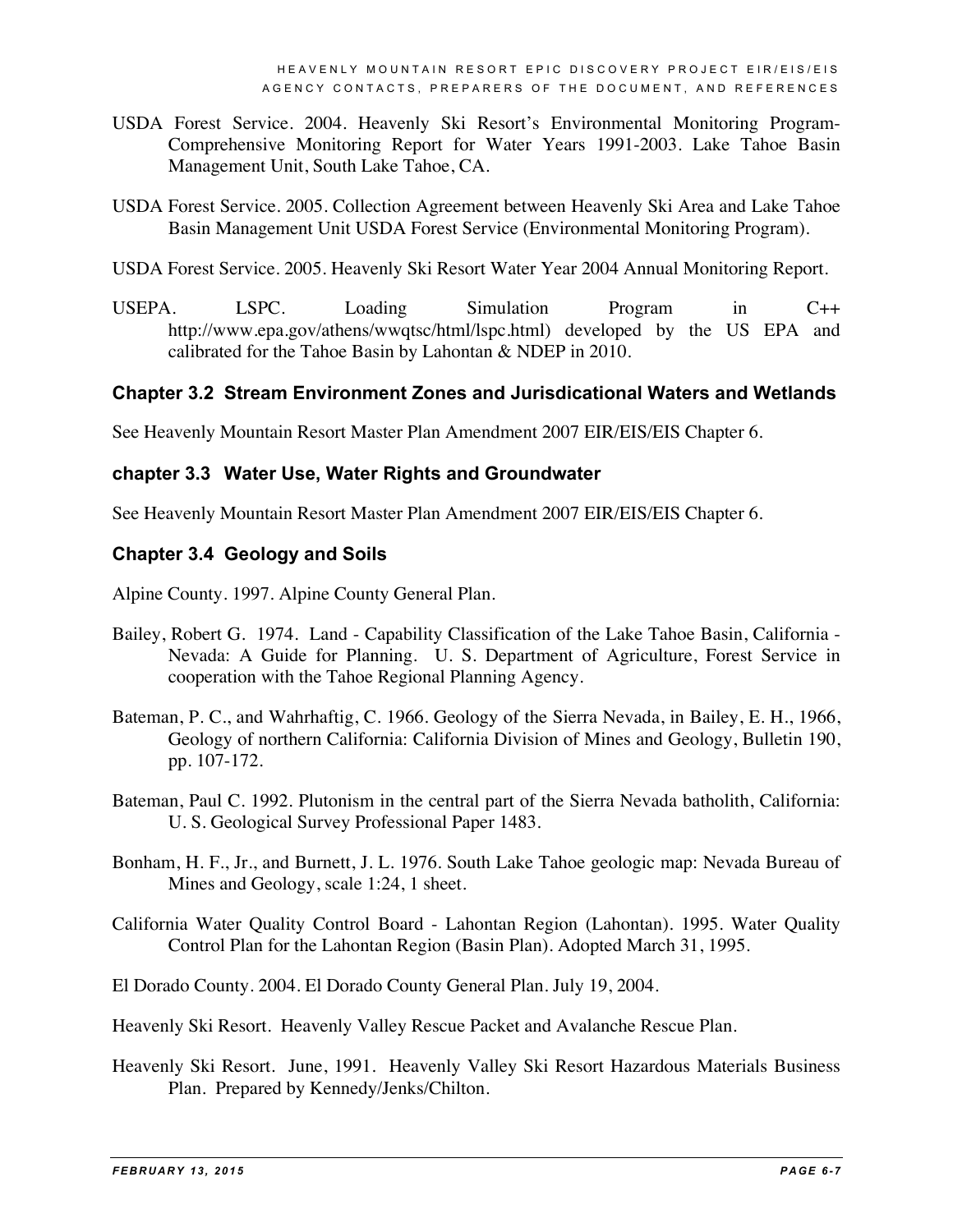- Heavenly Ski Resort. 2002. Spill Prevention Control and Countermeasures Plan (SPCC). Prepared by URS 2870 Gateway Oaks Drive, Suite 300 Sacramento, CA 95833
- Lake Tahoe Basin Management Unit (LTBMU). 1988. Lake Tahoe Basin Management Unit Land and Resource Management Plan.
- Hauge Brueck Associates. 2007. Heavenly Mountain Resort Environmental Impact Report/Environmental Impact Statement/Environmental Impact Statement
- Parsons. 1996. Heavenly Ski Area Master Plan Environmental Impact Report/Environmental Impact Statement/Environmental Impact Statement
- Saucedo, George J. 2004. Geologic Map of the Lake Tahoe Basin, California and Nevada. California Department of Conservation California Geological Survey.
- State of California's Earthquake Epicenters, Faults and Intensity Zone Map. Accessed online: http://www.consrv.ca.gov/cgs/rghm/psha/ofr9608/Pages/Index.aspx
- TRPA. 2012. As amended. Regional Plan for the Lake Tahoe Basin
- TRPA. 2012. As amended. Code of Ordinances.
- TRPA. 2012. Goals and Policies.
- United States Department of Agriculture (USDA) Forest Service in cooperation with Soil Conservation Service. 1985. Soil Survey of Eldorado National Forest Area.
- USDA Natural Resources Conservation Service. 2007. Soil survey of the Tahoe Basin Area, California and Nevada. Accessible online at: http://soils.usda.gov/survey/printed\_surveys/.
- USDA Soil Conservation Service. 1984. Soil Survey of the Douglas County Area, Nevada.

USDA Soil Conservation Service. 1974. Soil Survey, Tahoe Basin Area California and Nevada*.*

#### **Chapter 3.5 Air Quality & Greenhouse Gases/Climate Change**

References and citations for the Epic Discovery Project analysis are included as footnotes 1 through 67 in Chapter 3.5.

#### **Chapter 3.6 Noise**

- Tahoe Regional Planning Agency (TRPA). 2012. As amended. Regional Plan for the Lake Tahoe Basin
- TRPA. 2012. As amended. Code of Ordinances.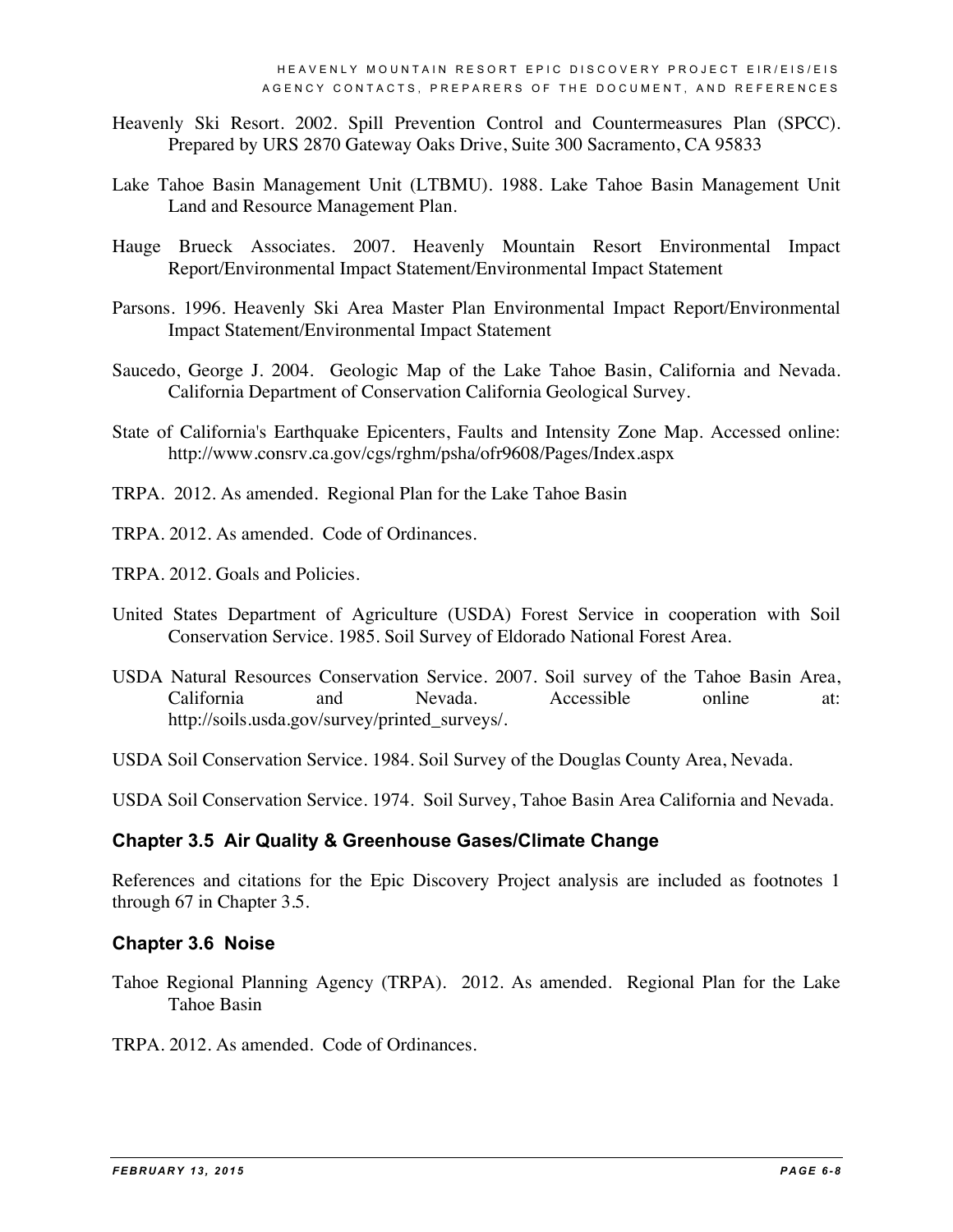## **Chapter 3.7 Traffic**

California Environmental Quality Act. Appendix G

- Caltrans. 2002. Guide for the Preparation of Traffic Impact Studies.
- Caltrans. 2008. Caltrans Traffic and Vehicle Systems Unit Data.
- Caltrans. 2008. Caltrans Performance Measurement System. Pems.dot.ca.gov
- City of South Lake Tahoe. 2011. City of South Lake Tahoe General Plan
- El Dorado County Planning Department. 2004. 2004 El Dorado County General Plan
- Lake Tahoe Bicycle Coalition. http://www.tahoebike.org
- Nevada Department of Transportation. 2012. Annual Traffic Report
- Tahoe Transportation District. www.tahoetransportation.org/southtahoe
- Tahoe Regional Planning Agency (TRPA). 1980. Tahoe Regional Planning Compact.
- TRPA. 2012. Regional Plan: Goals and Policies.
- TRPA. 2013. Code of Ordinances: Chapter 65 Air Quality/ Transportation
- TRPA. 2011. 2011 Threshold Evaluation Report.
- TRPA. 2010. Lake Tahoe Region Bicycle and Pedestrian Plan.
- TRPA. 2012. Mobility 2035: Lake Tahoe Regional Transportation Plan.
- TRPA. 2013. Tourist Core Area Plan
- Transportation Research Board (TRB). 2010. Highway Capacity Manual

#### **Chapter 3.8 Vegetation**

- Ahlborn, G & Harvey, T. 2002a, California Department of Fish and Game, California Wildlife Habitat Relationships System, http://www.dfg.ca.gov/whdab/B308.html
- Ahlborn, G & Harvey, T. 2002b, California Department of Fish and Game, California Wildlife Habitat Relationships System, http://www.dfg.ca.gov/whdab/B134.html
- Ahlborn, G & White, M. 2002c, California Department of Fish and Game, California Wildlife Habitat Relationships System, http://www.dfg.ca.gov/whdab/M151.html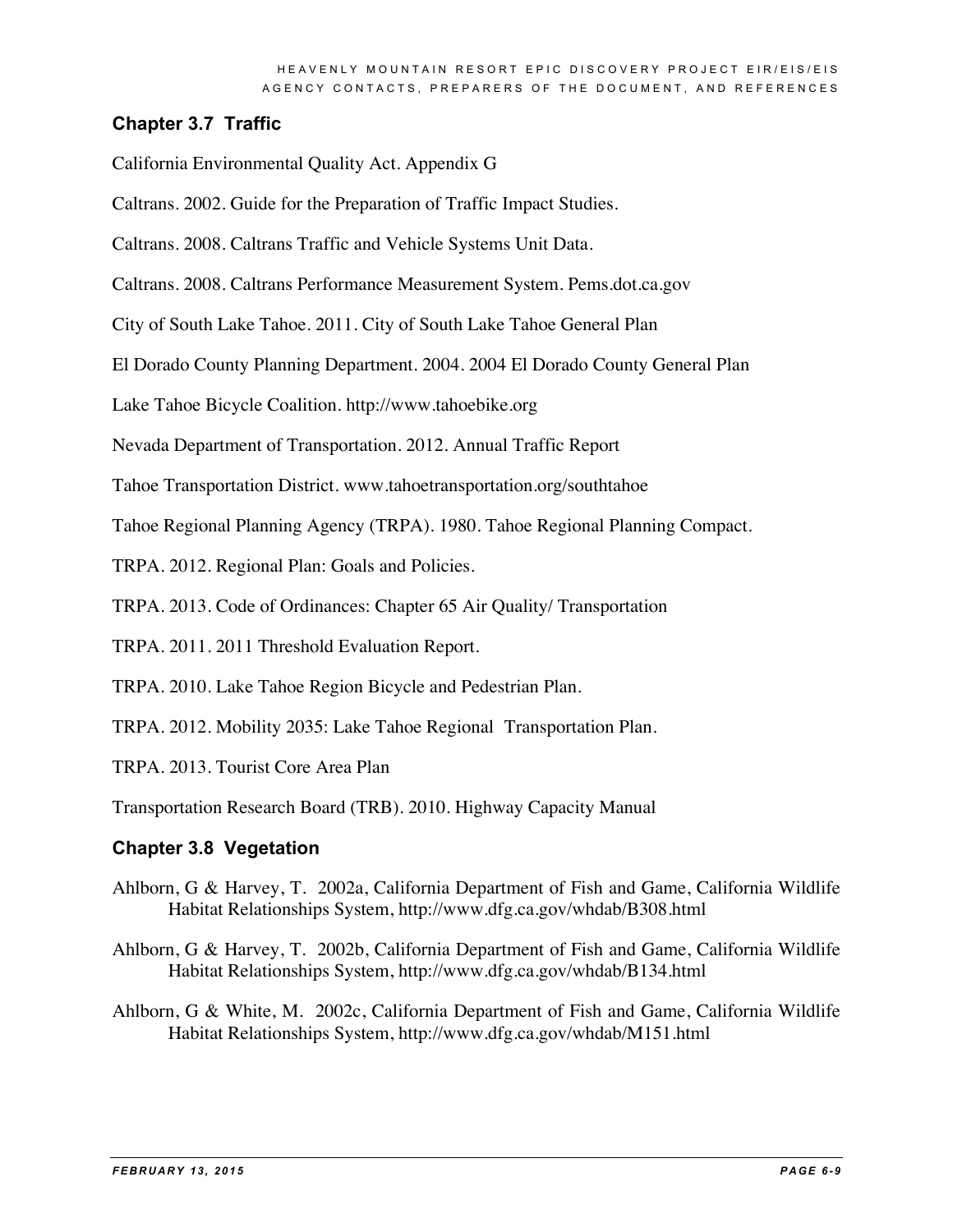- Aitken, S.N., S. Yeaman, J.A. Holliday, T. Wang, and S. Curtis-McLane. 2008. Adaptation, migration or extirpation: climate change outcomes for tree populations. Evolutionary Applications 1:95-111.
- Andreas Hamann and Tongli Wang. 2006. Potential effects of climate change on ecosystem and tree species distribution in British Columbia. Ecology 87:2773-2786.
- Barbour B. et al. 2002. Present and Past Old-Growth Forests of the Lake Tahoe Basin, Sierra Nevada, US. Journal of Vegetation Science 13:461-472, 2002
- Barbour, Michael G. and Jack Major. 1990. Terrestrial Vegetation of California. John Wiley & Sons, New York.
- Bierregaard, R. O., Jr., T. E. Lovejoy, V. Kapos, A. A. dos Santos, and R. W. Hutchings. 1992. The biological dynamics of tropical rainforest fragments. BioScience 42: 859-66.
- California Department of Fish and Game (CDFG). 1990. The 1989 Annual Report on the Status of California's State Listed Threatened and Endangered Plants and Animals.
- CardnoEntrix. 2012. Environmental Monitoring Program Comprehensive Monitoring Report, Heavenly Mountain Resort Water Years 2006-2011. Revised October 2013.
- Lovejoy, T. E., et al. 1986. Edge and other effects of isolation on Amazon forest fragments. Pages 257-285 in Conservation biology. The science of scarcity and diversity (M. Soule, Ed.). Sinauer Associates, Sunderland, Massachusetts
- Noss, R. E 1991. Effects of edge and internal patchiness on avian habitat use in an old-growth Florida hammock. Natural Areas Journal 11:34-47
- Noss, R. F. and A. Y. Cooperrider. 1994. Saving Nature's Legacy. Island Press, Wash. D.C. 416 pp.
- Putnam, Emily Smith. 2013. Ecology, Phylogenetics, and Conservation of Draba asterophora Complex: a Rare, Alpine, Endemic from Lake Tahoe, USA. Brigham Young University. 129pp.
- Schrag, A.M., A. G. Bunn, and L. J. Graumlich. 2007. Influence of bioclimatic variables on treeline conifer distribution in the Greater Yellowstone Ecosystem: implications for species of conservation concern. Journal of Biogeography.
- U.S. Department of Agriculture (USDA). 2004. Sierra Nevada Forest Plan Amendment, Final Supplemental Environmental Impact Statement, Record of Decision. USDA Forest Service, Pacific Southwest Region, Vallejo, CA.
- USDA Forest Service. 1992. Biological Evaluation for Heavenly Valley Area Vegetation Management Program Public Fuelwood Sales. USDA Forest Service, Pacific Southwest Region, Lake Tahoe Basin Management Unit.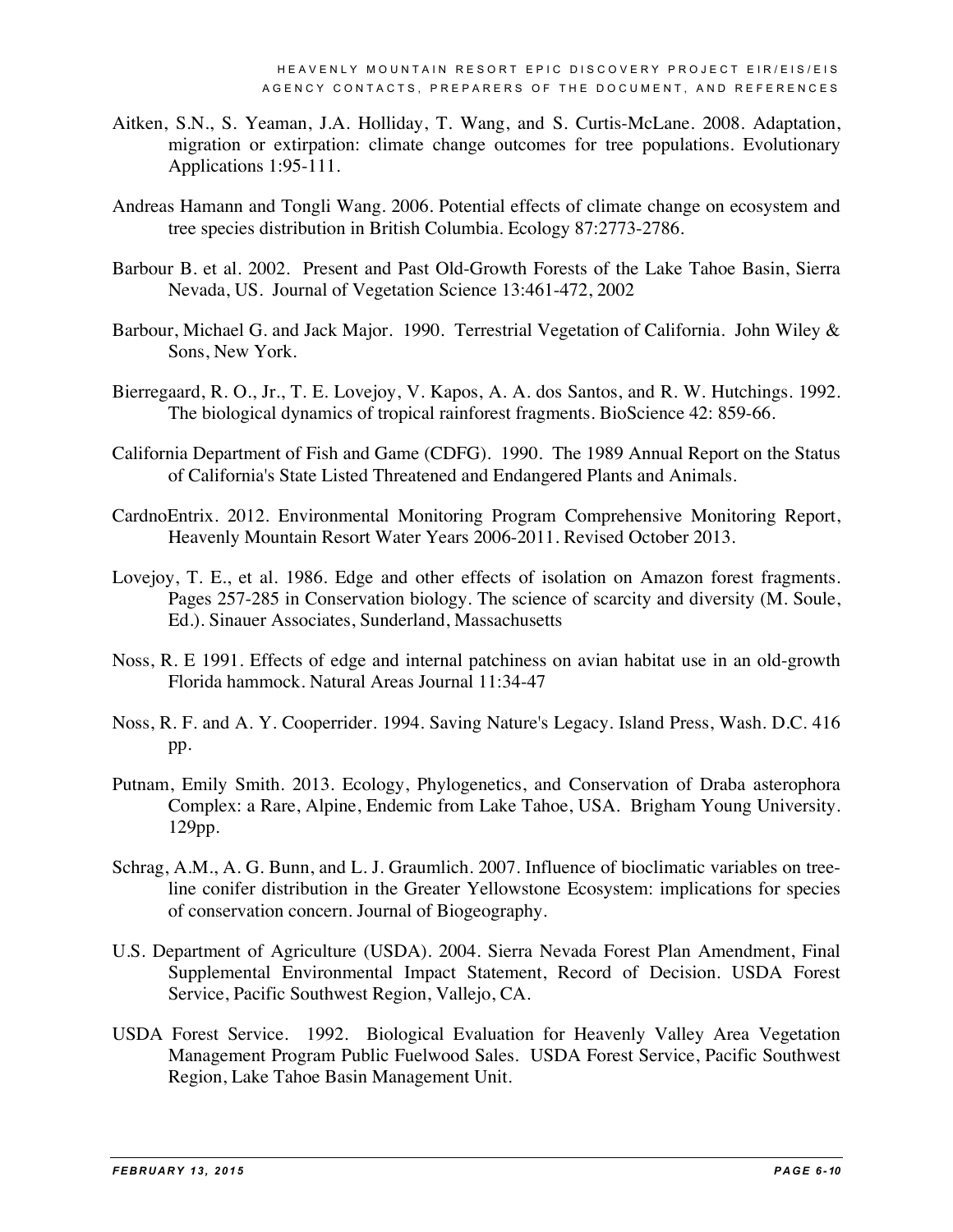- USFWS. 2011. Endangered and Threatened Wildlife and Plants; 12-Month Finding on a Petition to List Pinus albicaulis as Endangered or Threatened with Critical Habitat." Federal Register 56 (19 July 2011): FR Doc. 2011-17943. Print.
- Whitbomb, R.E. et al. 1981. Effects of forest fragmentation on the avifauna of the eastern deciduous forest. Pages 125-205 in Forest island dynamics in man-dominated landscapes (R. L. Burgess and D. M. Sharp, Eds.). SpringerVerlag, New York.

#### **Chapter 3.9 Wildlife**

- Austin, K. A. 1991. Habitat Use of Northern Goshawk in Southern Cascades. M. S. Thesis. Oregon State Univ., Corvalis, OR. In preparation.
- Beal, F. E. L. 1911. *Food of woodpeckers of the United States*. U.S. Biol. Survey No. 37. 64pp.
- Beckman and Berger. 1983. Rapid ecological and behavioral changes in carnivores: the responses of black bears (Ursus americanus) to altered food. J. Zool., Land (2003) 261, p207-212
- Beedy. 2005, California Department of Fish and Game, California Wildlife Habitat Relationships System, http://www.dfg.ca.gov/whdab/html/A033.html
- Bernd Heinrich. 1979. "Majoring" and "Minoring" by Foraging Bumblebees, Bombus Vagans: An Experimental Analysis. Ecology. Vol. 60, No. 2 (Apr., 1979), pp. 245-255
- Brittingham, M. and S. Temple. 1983. Have cowbirds caused forest songbirds to decline? BioScience 33:31-35.
- Buskirk, S.W., and R.A. Powell. 1994. Habitat ecology of fishers and American martens in Martens, sables and fishers: biology and conservation: 283-296. Buskirk, S. W., Harestad, A. S., Raphael, M. G., and Powell, R. A. (Eds.). Ithaca, New York, USA: Cornell University Press.
- Cablk, M.E. and S. Spaulding. 2002 Dec. Baseline and initial monitoring assessment of Martes americana, the American marten, at Heavenly ski Resort, Lake Tahoe, California: US forest Service, Lake Tahoe Basin Management Unit. 87p.
- California Department of Fish and Game (CDFG). 1990. The 1989 Annual Report on the Status of California's State Listed Threatened and Endangered Plants and Animals.
- Cameron, S. A., J. D. Lozier, J. P. Strange, J. B. Koch, L. S. Solter, and T. L. Griswold. 2011. Patterns of widespread decline in North American bumble bees. Proceedings of the National Academy of Sciences 108:662-667.
- CardnoEntrix. 2012. Environmental Monitoring Program Comprehensive Monitoring Report, Heavenly Mountain Resort Water Years 2006-2011. Revised October 2013.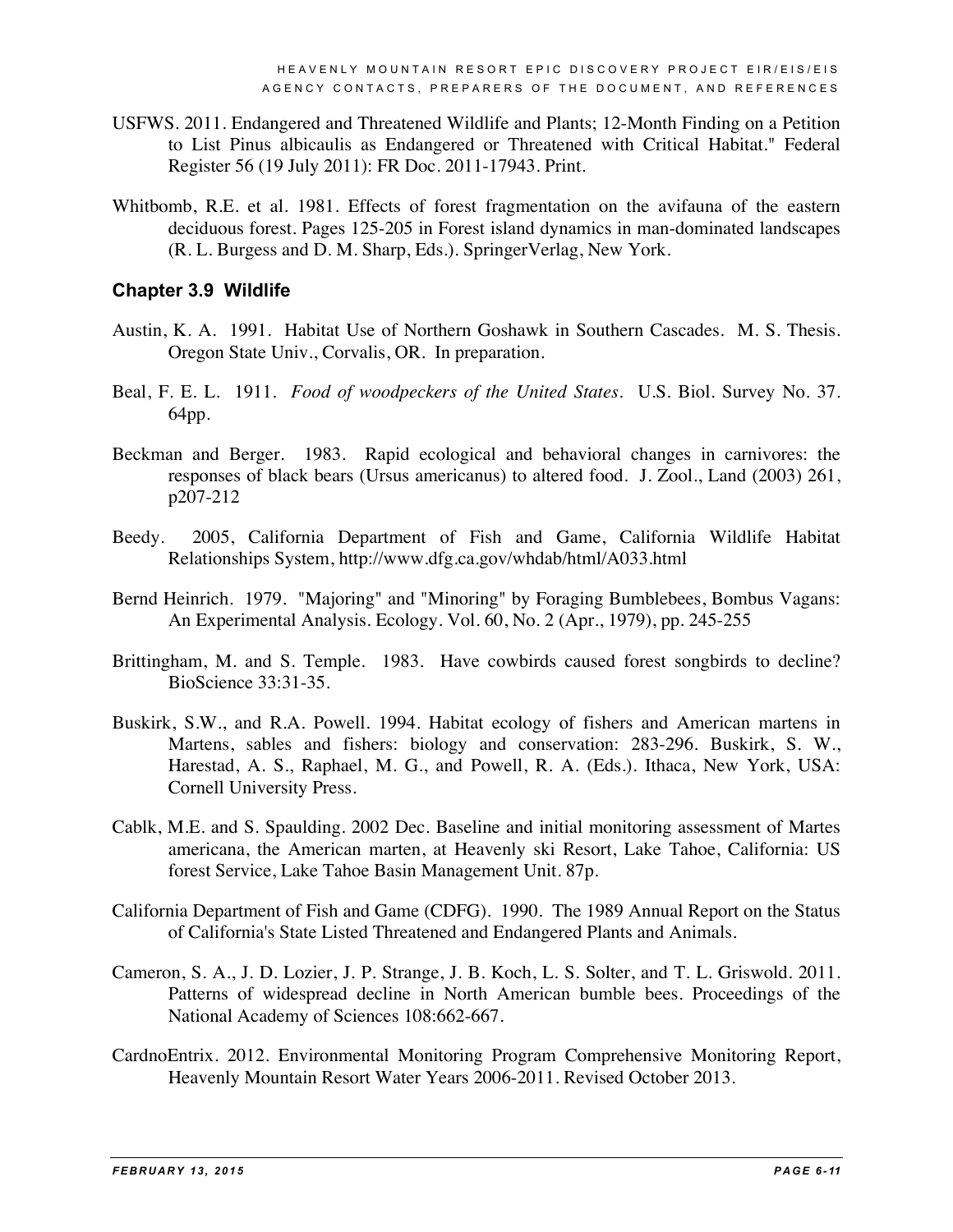- Chow, Leslie S. 1993. A furbearer survey of Yosemite National Park. Biological Conservation Conference proceedings, Western Section of The Wildlife Society, February 23-27, 1993.
- Dixon, J. B. 1937. The golden eagle in San Diego County, California. Condor 39: 49-56.
- Dobson, A.P. 1996. Conservation and Biodiversity. Scientific American Library, New York. pp. 33-58.
- Duncan Furbearer Interagency Workgroup. 1989. Work group assembled to review the proposed Duncan Timbersale, Tahoe National Forest and formulate proposed management guidelines. Members present: Slader Buck, Reg Barrett, Terri Simon-Jackson, Gordon Gould, Ron Schlorff, Jeff Finn, Joelle Buffa, Meaton Freel, Jeff Mattison, Mike Chapel, Mariana Armijo, Julie Lydick, and Phil Turner.
- Evans, E., R. W. Thorp, S. Jepsen, and S. H. Black. 2008. Status review of three formerly common species of bumble bee in the Subgenus Bombus. Available at http://www.xerces.org/wpcontent/uploads/2009/03/xerces\_2008\_bombus\_status\_review. pdf.
- Fowler, Catherine. 1988. Habitat Capability Model for the Northern Goshawk. U.S. Department of Agriculture Forest Service, Tahoe National Forest, Nevada City, CA.
- Freel, M. 1991. A Literature Review for Management of Fisher and Marten in California. Unpubl. Document, U.S. Department of Agriculture, Forest Service, Pacific Southwest Region.
- Golightly, R.T., D.K. Garcelon, P.M. Golightly, J.R. Dunk, S.P. Finn, and L. Fox. 1991. An evaluation of the Tahoe Basin for the support of nesting and wintering bald eagles. Humboldt State University, Arcata, CA.
- Graham, R. T., R. T. Reynolds, M. H. Reiser, R. L. Bassett, and D. A. Boyce. 1994. Sustaining forest habitat for the northern goshawk: a question of scale. Studies in Avian Biology. 16: 12-17.
- Grinnell, J, and A.H. Miller. 1944. The distribution of the birds of California. Pac, Coast Avifauna No. 27/ 608 pp. In Zeiner, D. C., W. F. Laudenslayer Jr., K. E. Mayer, and M. White, (eds.). 1990b. California's wildlife. Volume 3. Mammals. California Statewide Wildlife Habitat Relationships System, California Department of Fish and Game, Sacramento, CA.
- Hargis, C. D., R. D. Perloff, and C. McCarthy. 1991. Home ranges and habitats of northern goshawk in eastern California. Draft Rep. C. D. Hargis, Dept. Fish and Wildlife, Utah State University, Logan, UT.
- Harland Bartholomew & Associates, Inc. 1993. Heavenly Ski Resort Forest Carnivore Surveys. Sacramento, CA.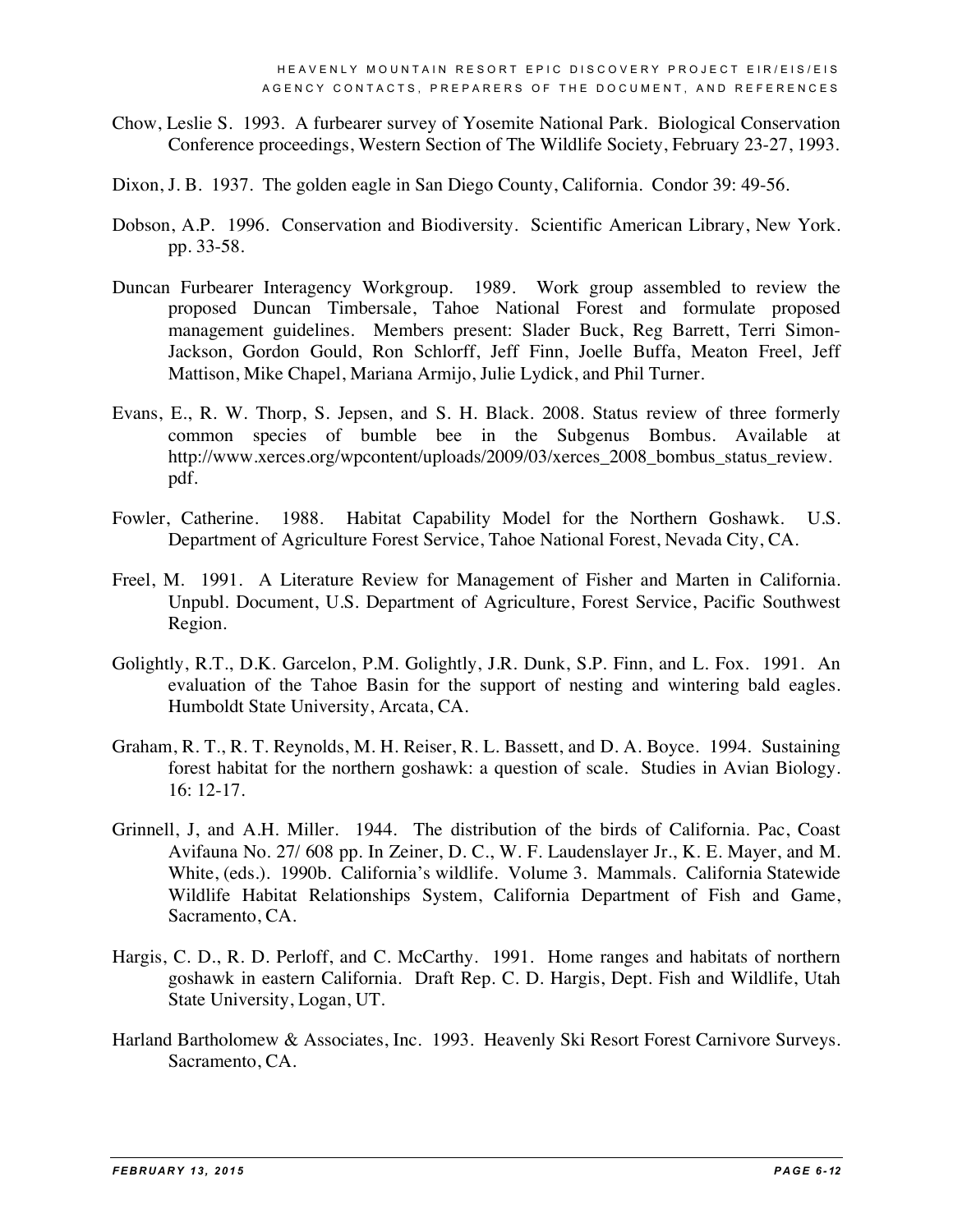- Harris, J. 2002a, California Department of Fish and Game, California Wildlife Habitat Relationships System, http://www.dfg.ca.gov/whdab/M025.html
- Harris, J. 2002b, California Department of Fish and Game, California Wildlife Habitat Relationships System, http://www.dfg.ca.gov/whdab/M026.html
- Harrison, C. 1978. A field guide to the nests, eggs and nestlings of north American birds. W. Collins Sons and Co., Cleveland, OH. 416pp.
- Hatfield, R., S. Jepsen, E. Mader, S. H. Black, and M. Shepherd. 2012. Conserving Bumble Bees. Guide- lines for Creating and Managing Habitat for America's Declining Pollinators. 32 pp. Portland, OR: The Xerces Society for Invertebrate Conservation.
- Henry M et al (2012) A common pesticide decreases foraging success and survival in honey bees. Science 336:348-350
- Hopwood, J., M. Vaughan, M. Shepherd, D. Bid- dinger, E. Mader, S. H. Black, and C. Mazzacano. 2012. Are Neonicotinoids Killing Bees? A Review of Research into the Effects of Neonicotinoid Insecticides on Bees, with Recommendations for Action. 40pp. Portland, OR: The Xerces Society for Invertebrate Conservation. Available from www.xerces.org/neonicotinoids-and-bees/.
- Keanne, J. J. 1999. Ecology of the northern goshawk in the Sierra Nevada, California. Ph.D. Dissertation. University of California, Davis, CA.
- Koch, J. B., J. P. Strange, and P. H. Williams. 2012. Bumble Bees of the Western United States. USDA Forest Service and the Pollinator Partnership. Available at: http://www.fs.fed.us/wildflowers/pollinators/documents/BumbleBeeGuide2012.pdf
- Laymon, Stephen A. and Mary D. Halterman. 1993. Comparison of three techniques to survey forest carnivores. Biological Conservation Conference proceedings, Western Section of The Wildlife Society, February 23-27, 1993.
- Martin, S. K. 1987. The Ecology of the Pine Marten (Martes americana) at Sagehen Creek, California. Ph.D. Thesis, Univ. Calif., Berkeley. 223 pp.
- McCaskie, G., P. De Benedictis, R. Erickson, and J. Morlan. 1988. Birds of northern California, an annotated field list. 2nd ed. Golden Gate Audubon Soc., Berkeley. Reprinted with suppl. 108pp.
- Meffe, G.K. and C.R. Carrol. 1994. The Principle of Conservation Biology. Sinauer Associates, Sunderland, MA.
- Morey, et al., 2005, California Department of Fish and Game, California Wildlife Habitat Relationships System, http://www.dfg.ca.gov/whdab/html/R023.html
- Mullally, D.P. and J.D. Cunningham. 1956. Ecological relations of Rana muscosa at high elevations in the Sierra Nevada. Herpetologica 12:189-198.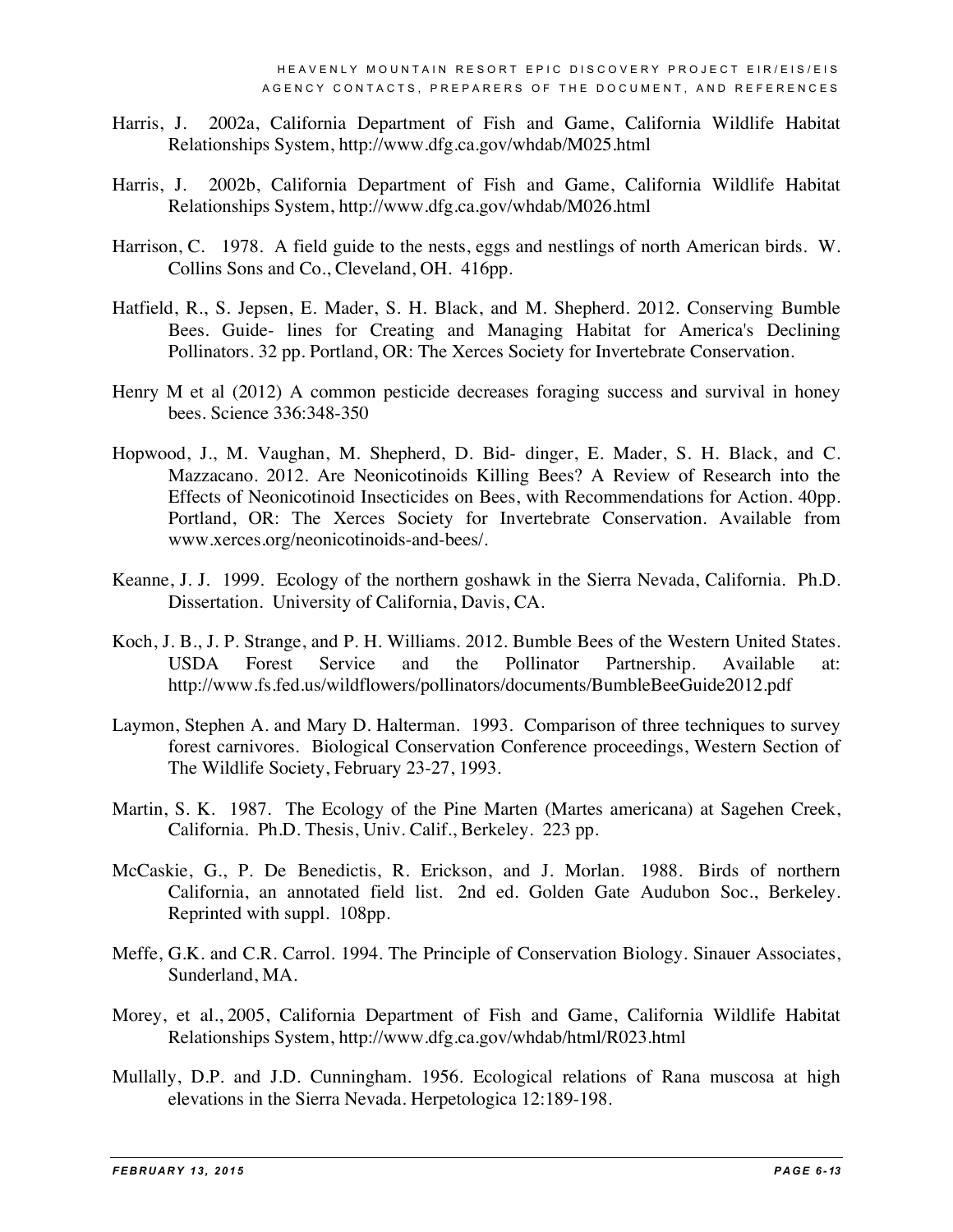NDOW 1975 Carson River Deer Herd Report. Carson City, NV.

- Neal, D. L., J. Verner, G. N. Steger, and G. P. Eberlein. 1990. A Study of Spotted Owl Home-Range Size and Composition in the Sierra National Forest (pp.7). U.S. Department of Agriculture, Pacific Southwest Forest and Range Experiment Station, Fresno, CA.
- Nevada Division of Wildlife (NDOW). 2003. Lake Tahoe East Shore Furbearer Survey Results. Nevada Tahoe Resource Team, Carson City, NV.
- Parsons 2003. Methods and Results of the Heavenly Ski Resort Spotted Owl & Northern Goshawk Surveys, 2003. Parsons, Stateline, NV.
- Parsons 2004. Methods and Results of the Heavenly Ski Resort Spotted Owl & Northern Goshawk Surveys, 2004. Parsons, Stateline, NV.
- Parsons 2005. Methods and Results of the Heavenly Ski Resort Spotted Owl & Northern Goshawk Surveys, 2004. Parsons, Stateline, NV.
- Rao S, Stephen WP, Kimoto C, DeBano SJ. 2011. The status of the 'red-listed' Bombus occidentalis (Hymenoptera: Apiformes) in northeastern Oregon. Northwest Science. 2011;85:64-67.
- Raphael, M. G., and M. White. 1984. Use of snags by cavity-nesting birds in the Sierra Nevada. Wild. Monogr. No. 86. 66pp.
- Remsen, J. V., Jr. 1978. Bird species of special concern in California. California Department of Fish and Game, Sacramento. Wildl. Manage. Branch Admin. Rep. No. 78-1. 54pp.
- Riparian condition monitoring has been performed on Heavenly Valley Creek, Edgewood Creek, Daggett Creek and Mott Creek between 2006 and 2011 (Cardno-Entrix 2013).
- Slauson, K M. J. A. Baldwin, and W. J. Zielinski. 2012. Occupancy Estimation and Modeling in Martes Research and Monitoring. Pages 343-368 in K. Aubry et al. (eds): Biology and Conservation of Martens, Sables, and Fishers: a New Synthesis. Cornell University Press.
- Slauson, K. M. and W. J. Zielinski. In prep. Effects of Developed Ski Areas on the Popualtion Dynamics of the Pacific Marten in the Lake Tahoe Region of Califonia. Final Report. Pacific Southwest Research Station, Arcata, CA 95521.
- Stebbins, R.C. 1985. A Field Guide to Western Reptiles and Amphibians. Second edition. Houghton Mifflin Company, Boston, Massachusetts.
- Thorp, R. W., and M. D. Shepherd. 2005. Profile: Subgenus Bombus. In Shepherd, M. D., D. M. Vaughan, and S. H. Black (Eds). Red List of Pollinator Insects of North America. CD-ROM Version 1 (May 2005). Portland, OR: The Xerces Society for Invertebrate Conservation.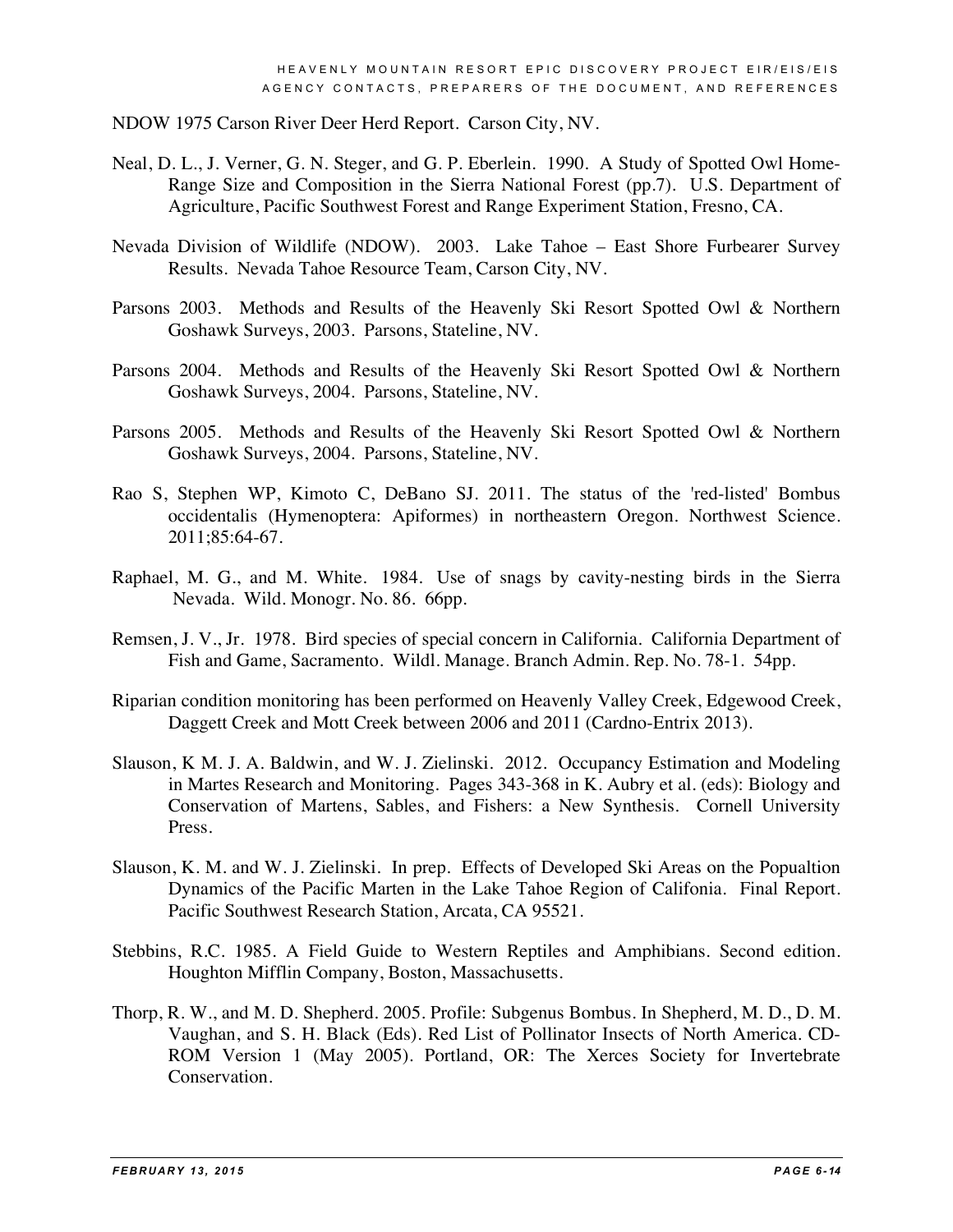- Tommasi, D., H. A. Higo & M. L. Winston. 2004. Bee diversity and abundance in an urban setting. Canadian Entomologist 136:851-869.
- U.S. Department of Agriculture (USDA). 2004. Sierra Nevada Forest Plan Amendment, Final Supplemental Environmental Impact Statement, Record of Decision. USDA Forest Service, Pacific Southwest Region, Vallejo, CA.
- USDA Forest Service. 1991. Fisheries Resource Analysis Report for Heavenly Valley Ski Area. USDA Forest Service, Pacific Southwest Region, Lake Tahoe Basin Management Unit.
- USDA Forest Service. 2014. Habitat Definitions for the USFS Programmatic Biological Assessment Per Consulation with FWS-Fegional Office - 5/28/14. Memorandum 2pp.
- Verner, Jared, et al. 1992. The California Spotted Owl: A Technical Assessment of Its Current Status. Gen. Tech. Rep. PSW-GTR-133, Albany, CA: Pacific Southwest Research Station, Forest Service, U.S. Department of Agriculture.
- Whitcomb, R.E. et al. 1981. Effects of forest fragmentation on the avifauna of the eastern deciduous forest. Pages 125-205 in Forest island dynamics in man-dominated landscapes (R. L. Burgess and D. M. Sharp, Eds.). SpringerVerlag, New York.
- Wilcove, D. S.,et al. 1986. The impact of forest fragmentation on bird communities in eastern North America. Pages 319-331 in Biogeography and the ecology of forest bird communities (A. Keast, Ed.). SPB Academic Publishing, The Hague, The Netherlands.
- Wilcove, David S., 1985. Nest Predation in Forest Tracts and the Decline of Migratory Songbirds. Ecology, Vol. 66, No. 4 (Aug., 1985) , pp. 1211-1214
- Williams, D. F. 1986. Mammalian species of special concern in California. State of California, The Resources Agency, Department of Fish and Game, Sacramento.
- Zar, J. 1996. Biostatistical Analysis, 3rd ed. Prentice Hall pub. New Jersy, USA. page 227.
- Zeiner, D. C., W. F. Laudenslayer Jr., and K. E. Mayer, (eds.). 1988. California's wildlife. Volume 1. Amphibians and reptiles. California Statewide Wildlife Habitat Relationship System, California Department of Fish and Game, Sacramento, CA.
- Zeiner, David C. et al. 1990. California's Wildlife, Volume II, Birds. State of California, The Resources Agency, Department of Fish and Game.

#### **Chapter 3.10 Visual**

Hauge Brueck Associates. 2007. Heavenly Mountain Resort Master Plan Amendment EIR/EIS/EIS

Heavenly Ski Resort. 1993. Heavenly Ski Resort Master Plan. December.

Heavenly Ski Resort. 2005. Heavenly Mountain Resort Master Plan Amendment.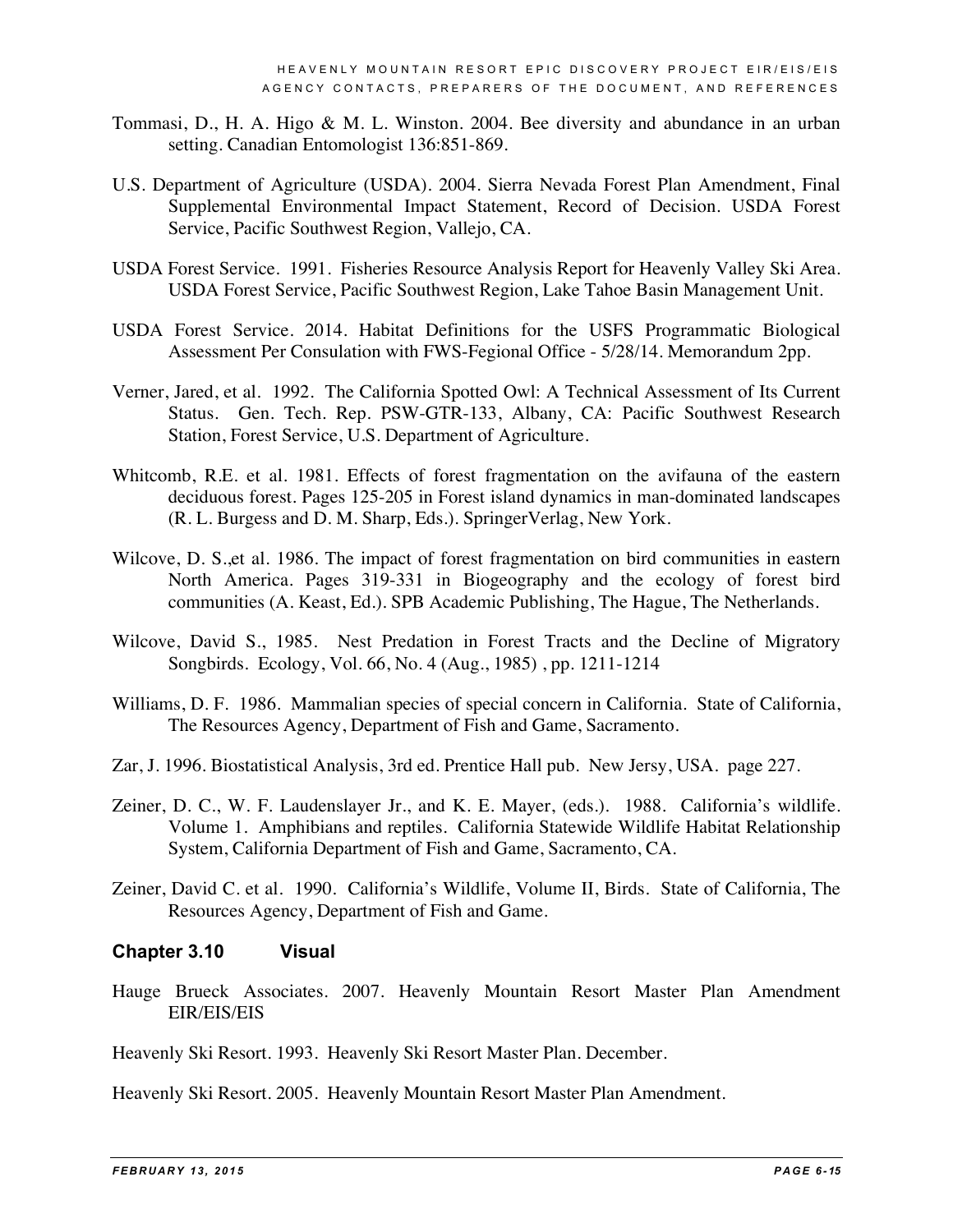- Parsons Harland Bartholomew and Associates, Inc. 1995. Heavenly Ski Resort Master Plan Draft EIR/EIS/EIS. Parsons HBA, Sacramento, CA.
- Parsons Harland Bartholomew and Associates, Inc. 1998. Heavenly Ski Resort Gondola Project Environmental Assessment/Negative Declaration. Parsons HBA, Sacramento, CA.
- Parsons Harland Bartholomew and Associates, Inc. 1998. Heavenly Ski Resort Tamarack Express/Ski Run Project Environmental Assessment. Parsons HBA, Sacramento, CA.
- Parsons Harland Bartholomew and Associates, Inc. 2000. Heavenly Ski Resort Revised Gondola Project Visual Analysis
- Parsons. 2005. Heavenly Mountain Resort Master Plan Amendment 2004 Environmental Assessment.
- Tahoe Regional Planning Agency (TRPA). 1983. Scenic Resource Evaluation for Recreation Areas. TRPA. Stateline, NV.
- TRPA. 1993. Lake Tahoe Scenic Resource Evaluation. November 1993. TRPA. Zephyr Cove, NV.
- USDA Forest Service. 2001. The Built Environment Image Guide. Manual FS-110.
- Wagstaff and Brady. 1983. Lake Tahoe Basin Scenic Resource Inventory. Report prepared for the TRPA

#### **Chapter 3.11 Cultural Resources**

- Carter, James A. 1997. Archaeological Survey and Site Damage Assessment For The Autumn Hills Fire Rehabilitation Project, Douglas County, Nevada. U.S. Forest Service Report Number TY-96-1149.
- d'Azevedo, Warren L. 1986. Washoe. In Great Basin, edited by Warren L. d'Azevedo, pp. 466- 498. Handbook of North American Indians, vol. 11, W.C. Sturtevant, general editor. Smithsonian Institution, Washington D.C.
- Elston, Robert G., J., A. Leventhal, and C. Covington1977. The Archaeology of the Tahoe Reach of the Truckee River. Northern Division of the Nevada Archaeological Survey, University of Nevada, Reno. Submitted to the Tahoe-Truckee Sanitation Agency.
- Elston, Robert G., Susan Stornetta, Daniel P. Dugas, and Peter Mires. 1994. Beyond the Blue Roof: Archaeological Survey on Mt. Rose Fan and Northern Steamboat Hills. Intermountain Research, Silver City, Nevada. Prepared for Toiyabe National Forest and American Land Conservancy. On file, US Forest Service, LTBMU, South Lake Tahoe, California.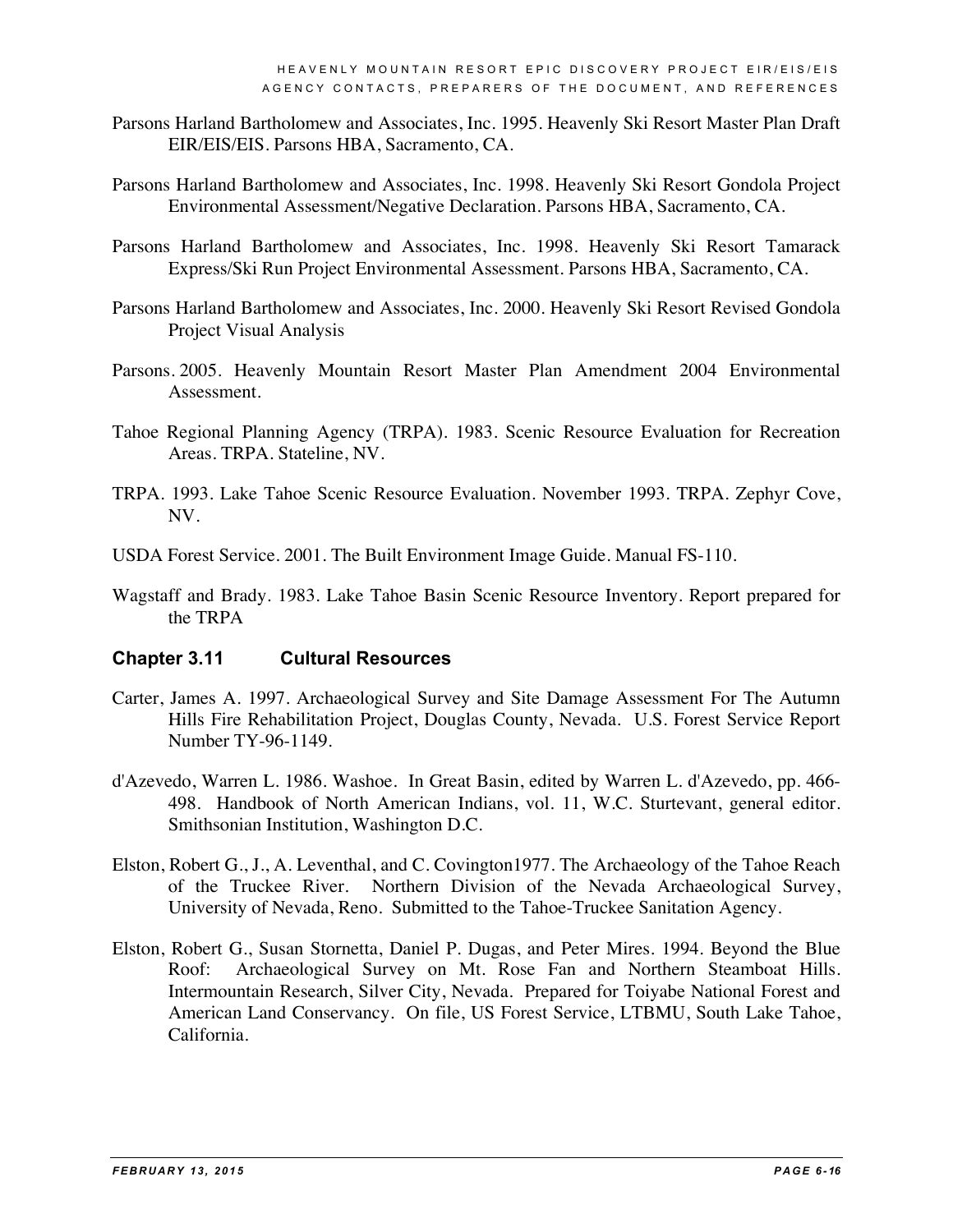- Heizer, Robert F., and A. Elsasser. 1953. Some Archaeological Sites and Cultures of the Central Sierra Nevada. Reports of the University of California Archaeological Survey, 21. Berkeley
- Heizer, Robert F., and Thomas R. Hester .1978b. Great Basin. In Chronologies in New World Archaeology, edited by R. E. Taylor and Clement W. Meighan, pp. 147-199. Academic Press, New York.
- Heizer, Robert F., and Thomas R. Hester. 1978a. Great Basin Projectile Points: Forms and Chronology. Ballena Press Publications in Archaeology, Ethnology, and History 10. Socorros, New Mexico.
- Hester, Thomas R. 1973. Chronological Ordering of Great Basin Prehistory. University of California Archaeological Research Facility Contributions 17, Berkeley.
- Lindstrom, Susan G. and Jeffrey T. Hall.1994. Cultural Resources Inventory And Evaluation Report For The proposed Spooner Summit and East Shore Project (Big Gulp) Timber Sales. Copies available from the Nevada State Museum, Carson City, Nevada.
- Lindstrom, Susan G., Laura Leach-Palm and Sharon A. Waechter. 2002. Archaeological Survey of 2,489 Acres In Lake Tahoe Nevada State Park, Nevada. Prepared for the Nevada Department of Conservation and Natural Resources, Nevada-Tahoe Resource Team, State of Nevada.
- Peterson, Seldomridge, Jeffrey S. and Steven M. Stearns. 1994. Cultural Resources Inventory of the Heavenly Ski Resort, Nevada and California. Prepared for Harland Bartholomew and Associates and USFS Lake Tahoe Basin Management Unit.
- Smith, Carrie E., and Kelly Dixon. 2004.Determination of Eligibility for Inclusion in the National Register of Historic Places of 19 Historic Sites within the Heavenly Ski Resort, Douglas County, Nevada. Tahoe National Forest. Draft. Submitted to the Lake Tahoe Basin Management Unit, Contract No. R2004-0519-00048. Copies available from the Lake Tahoe Basin Management Unit, South Lake Tahoe, California.
- State of Nevada. 2003. Nevada Comprehensive Preservation Plan 2003. Available at the Nevada State Historic Preservation Office.

#### **Chapter 3.12 Land Use**

Alpine County. 1999. Alpine County General Plan. Amended 2005.

Douglas County. 1996. Douglas County General Plan.

El Dorado County Planning Department. 2004. 2004 El Dorado County General Plan

Heavenly Ski Resort. December, 1993. Heavenly Ski Resort Master Plan.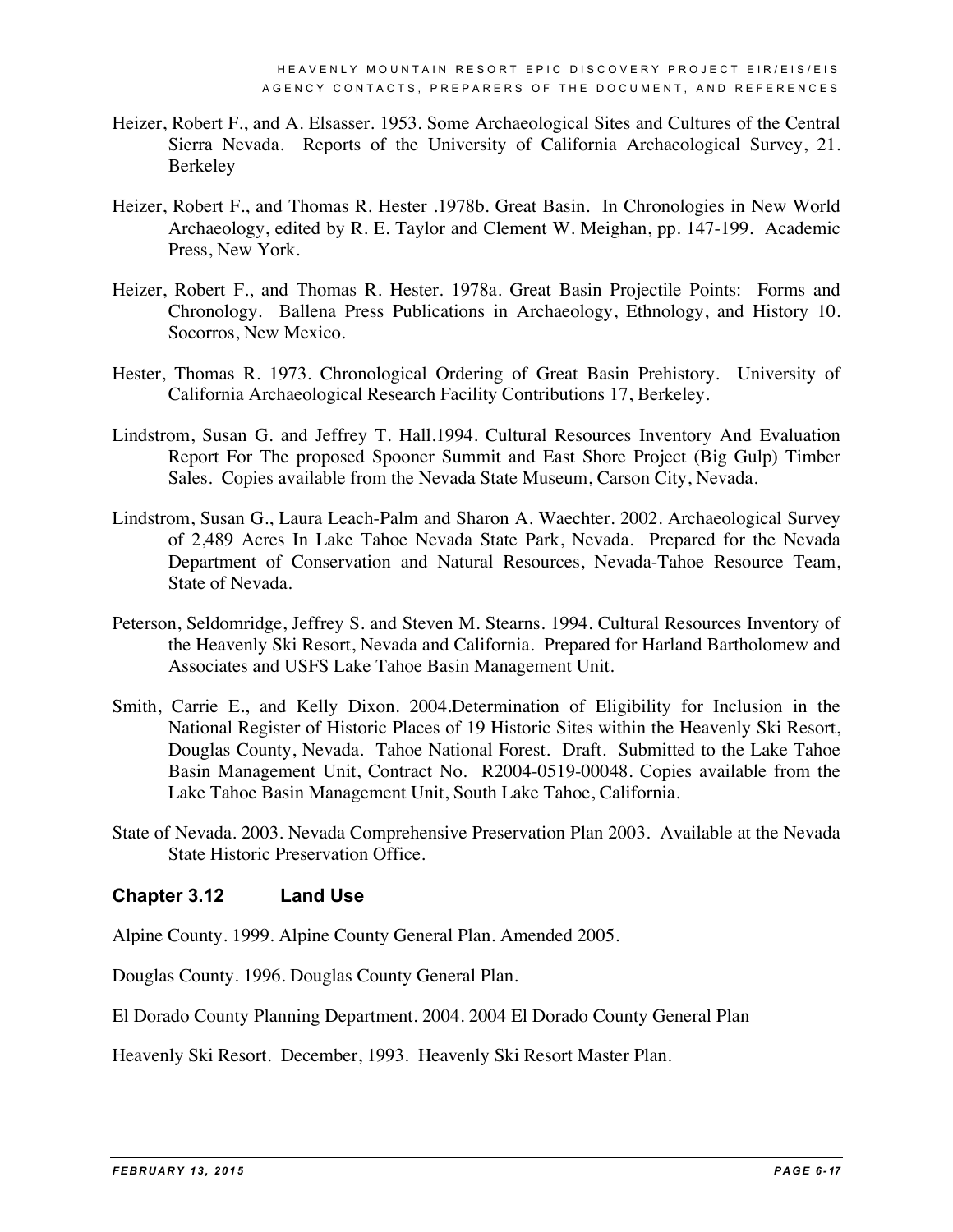- Park Avenue Development Project Draft Environmental Impact Report/Environmental Impact Statement, September 1995
- Parsons Harland Bartholomew and Associates, Inc. 1995. Heavenly Ski Resort Master Plan Draft EIR/EIS/EIS. Parsons HBA, Sacramento, CA.
- Parsons Harland Bartholomew and Associates, Inc. 1998. Heavenly Ski Resort Gondola Project Environmental Assessment/Negative Declaration. Parsons HBA, Sacramento, CA.
- Parsons Harland Bartholomew and Associates, Inc. 1998. Heavenly Ski Resort Gondola Project Environmental Assessment/Negative Declaration. Parsons HBA, Sacramento, CA.
- Parsons Harland Bartholomew and Associates, Inc. 1998. Heavenly Ski Resort Tamarack Express/Ski Run Project Environmental Assessment. Parsons HBA, Sacramento, CA.
- TRPA. 2012. As amended. Regional Plan for the Lake Tahoe Basin
- TRPA. 1982. Environmental Thresholds. Resolution 82-11.
- TRPA. 1990. Ski Area Master Plan Guidelines.
- TRPA. 2012. 2011 Threshold Evaluation Report. October 23, 2012.
- TRPA. 2012. As amended. Code of Ordinances.
- TRPA. 2012. Goals and Policies.
- Turner, M.G. and Ruscher, C.L. 1988. Changes in the spatial patterns of land use in Georgia. Landscape Ecology 1: 241-251.
- United States Congress. 2011. Ski Area Recreational Opportunity Enhancement Act. Enacted November 2011. (16 USC 487b).
- USDA Forest Service. 2014. Forest Service Manual (FSM) 2340 Privately Provided Recreation **Opportunities**
- U.S. Department of Agriculture (USDA). 2004. Sierra Nevada Forest Plan Amendment, Final Supplemental Environmental Impact Statement, Record of Decision. USDA Forest Service, Pacific Southwest Region, Vallejo, CA.
- USDA Forest Service. 1988a. Land and Resource Management Plan. USDA Forest Service, Pacific Southwest Region, Lake Tahoe Basin Management Unit.
- USDA Forest Service. 1988b. Final Environmental Impact Statement, Land and Resource Management Plan. USDA Forest Service, Pacific Southwest Region, Lake Tahoe Basin Management Unit.